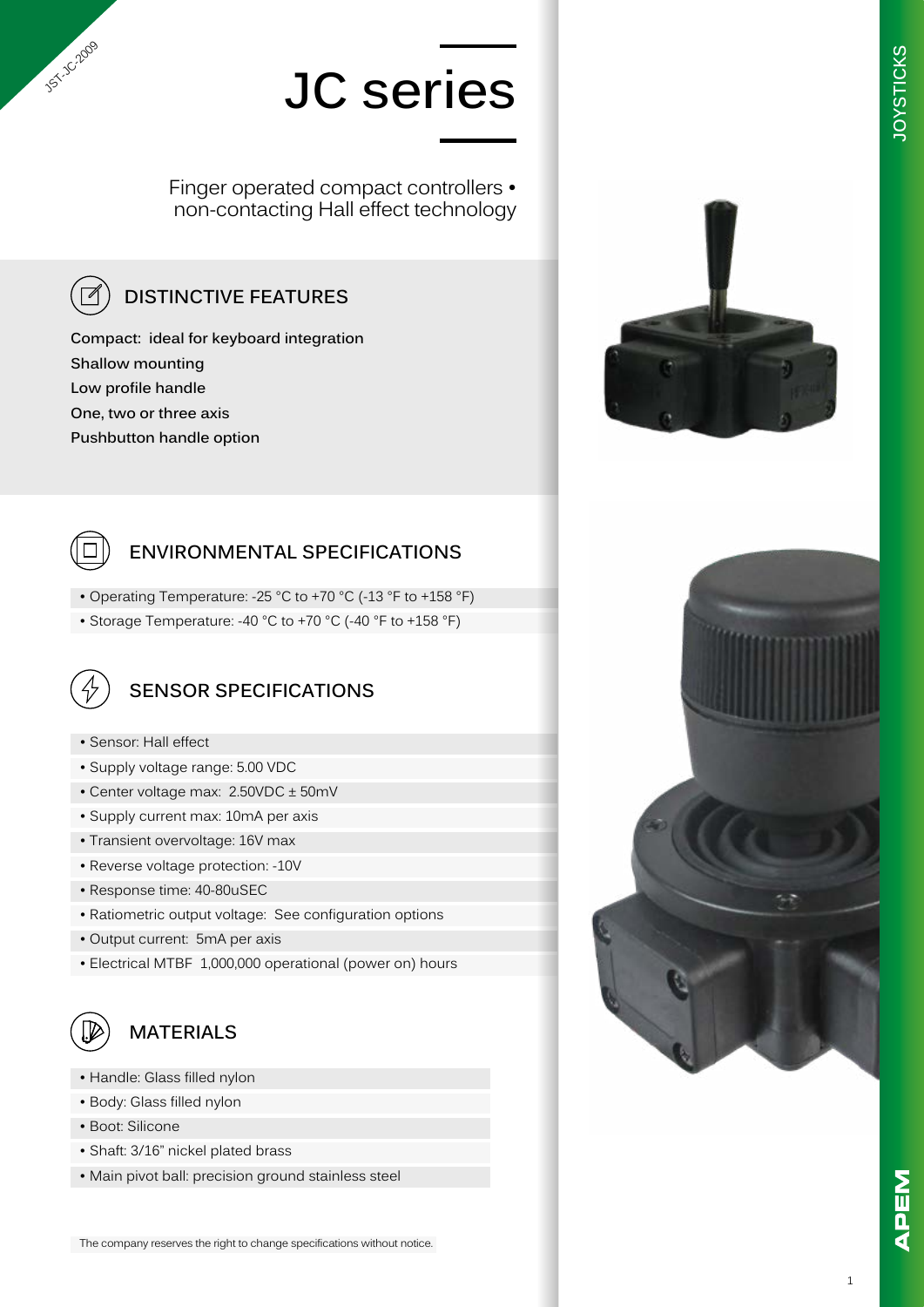Finger operated compact controllers • non-contacting Hall effect technology



#### **MECHANICAL SPECIFICATIONS (X/Y AXIS)**

- Deflection force: 0.14lbs. @ 27° @ 2 7/8" above pivot point
- Mechanical travel: ± 28° from center
- Mounting: rear panel
- Panel thickness: 0.500" to .187
- Lever action (centering): Spring"



#### **MECHANICAL SPECIFICATIONS (Z AXIS)**

- Breakout torque: .80lbf. in
- Operating torque: 1.07lbf.in
- Maximum torque: 22.13lbf.in
- Mechanical rotation: ± 45°
- Handle action: Spring return to center



**MOUNTING**



#### **WIRING DIAGRAM**

| DEFAULT WIRE COLOR CODE |                   |
|-------------------------|-------------------|
| <b>COLOR</b>            | <b>FUNCTION</b>   |
| Red                     | 5VDC              |
| <b>Black</b>            | GND               |
| <b>Blue</b>             | X AXIS            |
| Yellow                  | Y AXIS            |
| Green                   | Z AXIS            |
| Orange                  | Pushbutton 1      |
| Violet                  | Pushbutton 2      |
| White                   | Pushbutton common |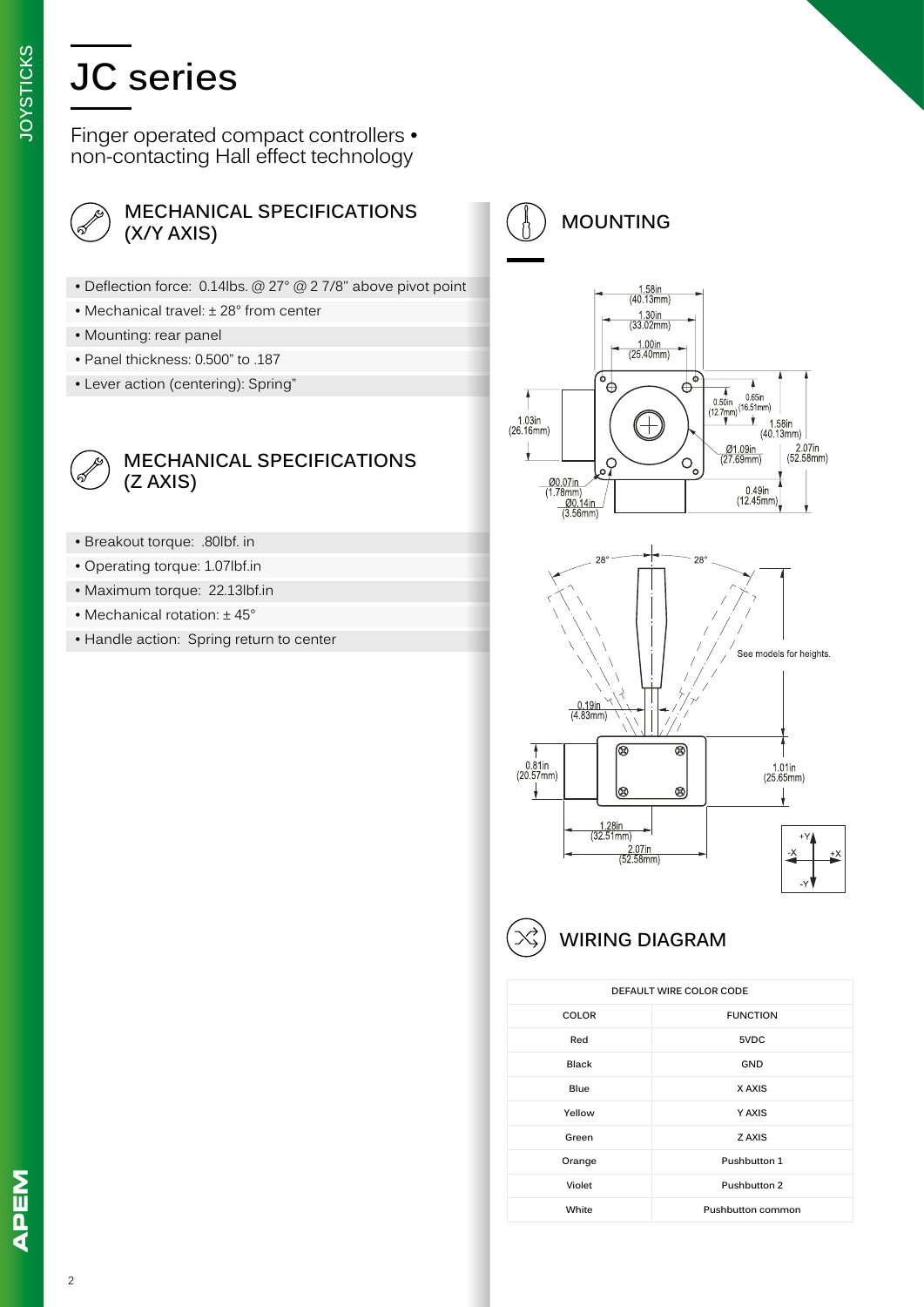Finger operated compact controllers • non-contacting Hall effect technology

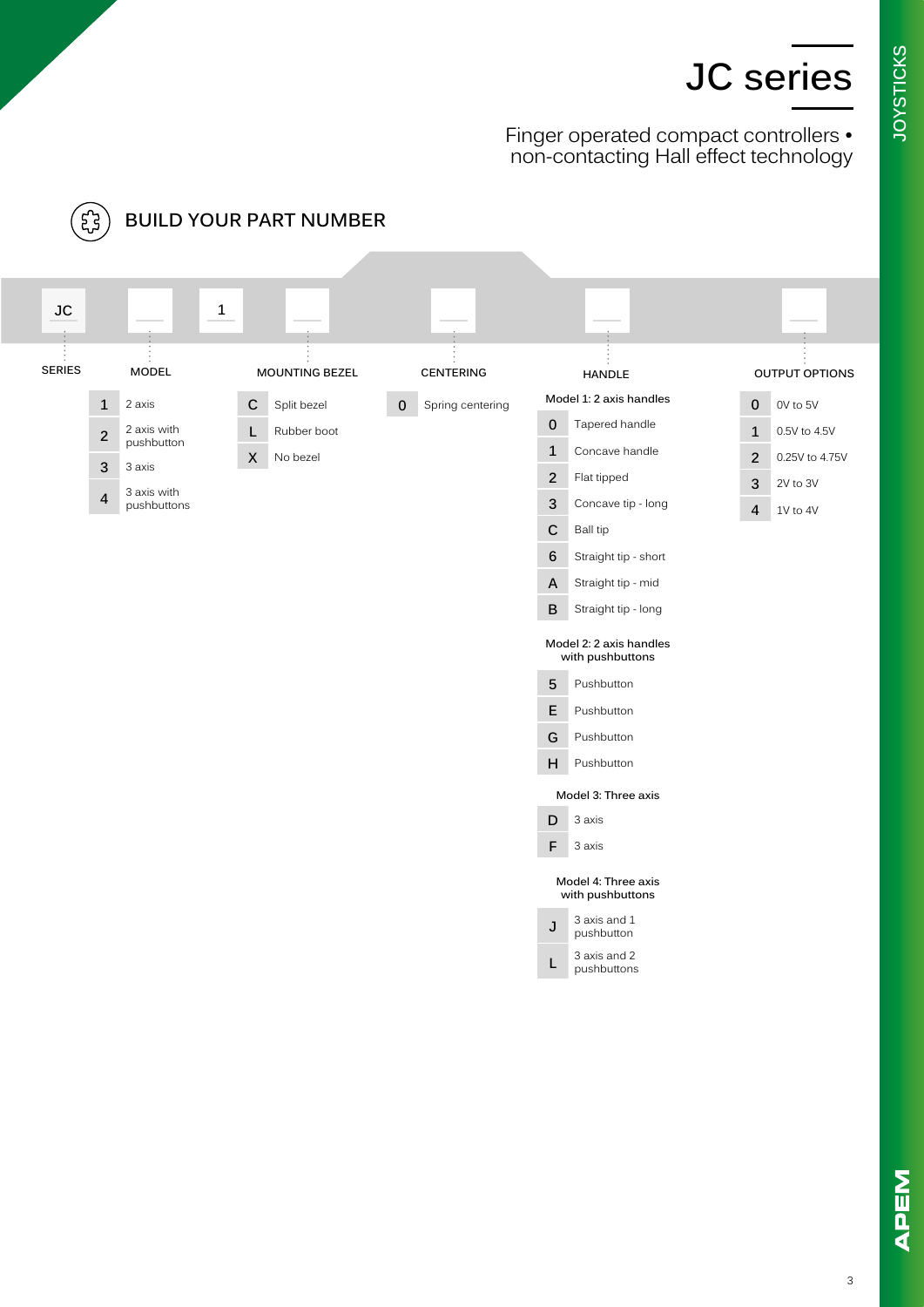Finger operated compact controllers • non-contacting Hall effect technology

### **HANDLE OPTIONS**



地